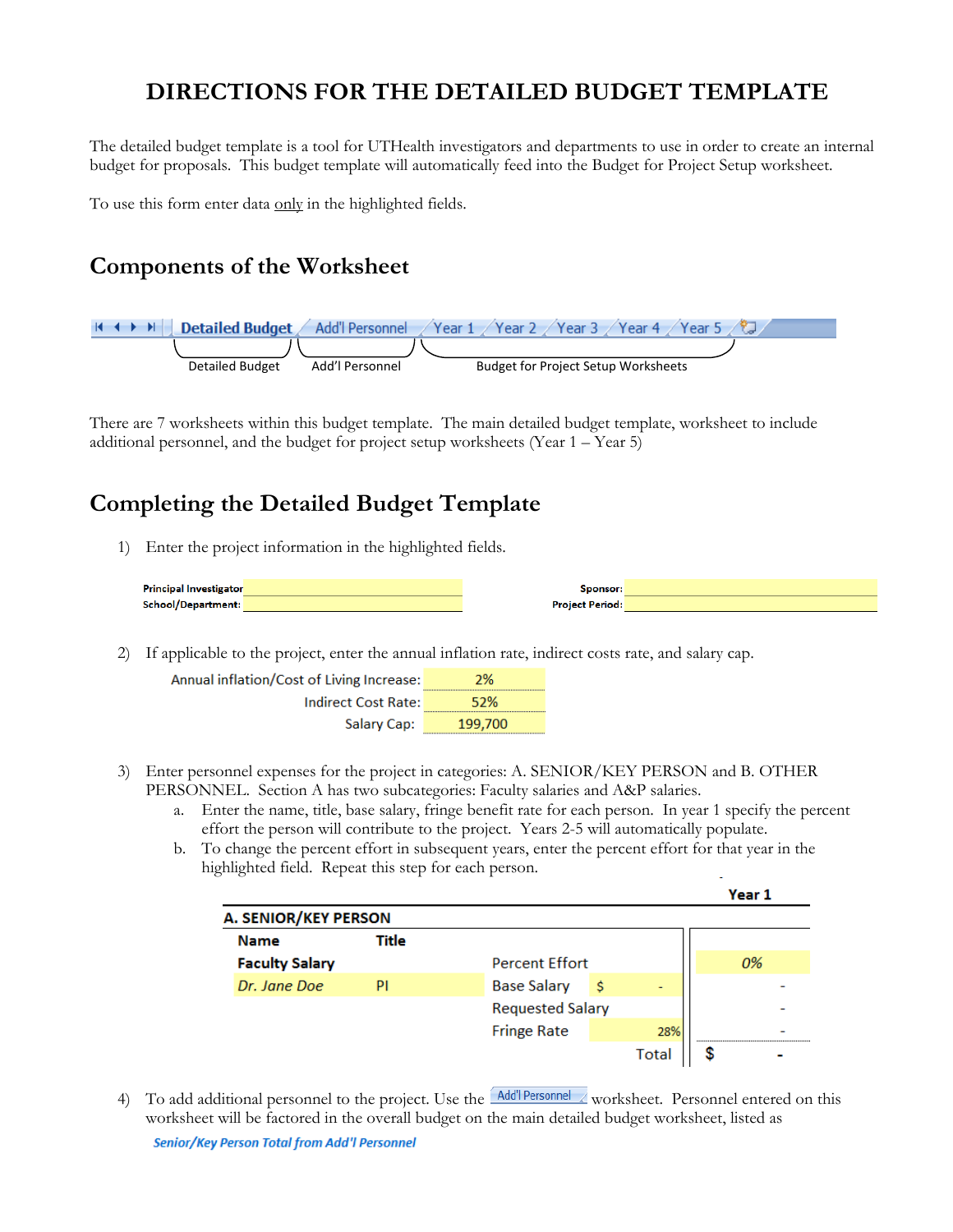5) Category C. EQUIPMENT is the first highlighted exemption. All exempt items are highlighted in red and are excluded from indirect costs (IDC). Examples of these items are tuition and fees, rental space, and utilities. To view all exclusions, please refer to UTHealth's current F&A Rate Agreement or Institutional Data Sheet. Include the total amount for each equipment item in the highlighted fields for each applicable year.

| C. EQUIPMENT (permanent unit items \$5,000 or more) |  |  |
|-----------------------------------------------------|--|--|
|                                                     |  |  |
|                                                     |  |  |
| TOTAL                                               |  |  |

- 6) Complete the highlighted cells for sections D-F accordingly. Years 2-5 will automatically populate per your entry for year 1. Section F. OTHER DIRECT COSTS will include exceptions for patient care costs, tuition, and other exempt expenses. Include the total amount for each exempt expense item. The spreadsheet will automatically adjust your modified total direct costs (MTDC).
- 7) In the subcategory "Subcontracts", enter the total costs (direct and indirect costs) for each subcontract for each applicable year.

| <b>Subcontracts (Direct &amp; Indirect Costs)</b> |         |         |
|---------------------------------------------------|---------|---------|
| <b>Rice</b>                                       | 100,000 | 100,000 |
| <b>MDACC</b>                                      | 20,000  | 20,000  |
| Subcontract #3 total costs                        |         |         |
| Subcontract #4 total costs                        |         |         |
| Subcontract #5 total costs                        |         |         |
| Subtotal                                          | 120,000 | 120,000 |

a. Enter the amount of the subcontract costs that should be excluded from UTHealth's IDC in the highlighted field with red font:

| <b>Rice</b>     | - Amount exempt from IDC | 75,000 | 100,000 |
|-----------------|--------------------------|--------|---------|
| <b>MDACC</b>    | - Amount exempt from IDC |        | 15,000  |
| Subcontract #3  | - Amount exempt from IDC |        |         |
| Subcontract #4  | - Amount exempt from IDC |        |         |
| <b>Subtotal</b> |                          | 75,000 | 115,000 |
|                 |                          |        |         |

 $\mathbf{r}$ 

 $\mathbf{r}$ 

UTHealth may collect IDC on the first \$25,000 in subcontract awards per subcontracted institution. The budgets for subcontracts in excess to \$25,000 are excluded from IDC.

The worksheet will automatically calculate the totals for the project. If no exemptions are entered, the totals for the "Direct Costs", "Indirect Costs", and "Total Direct and Indirect Institutional Costs" for the project will be calculated. If exemptions are entered the total for the "Indirect Costs Base/Modified Total Direct Costs (MTDC)" will be calculated.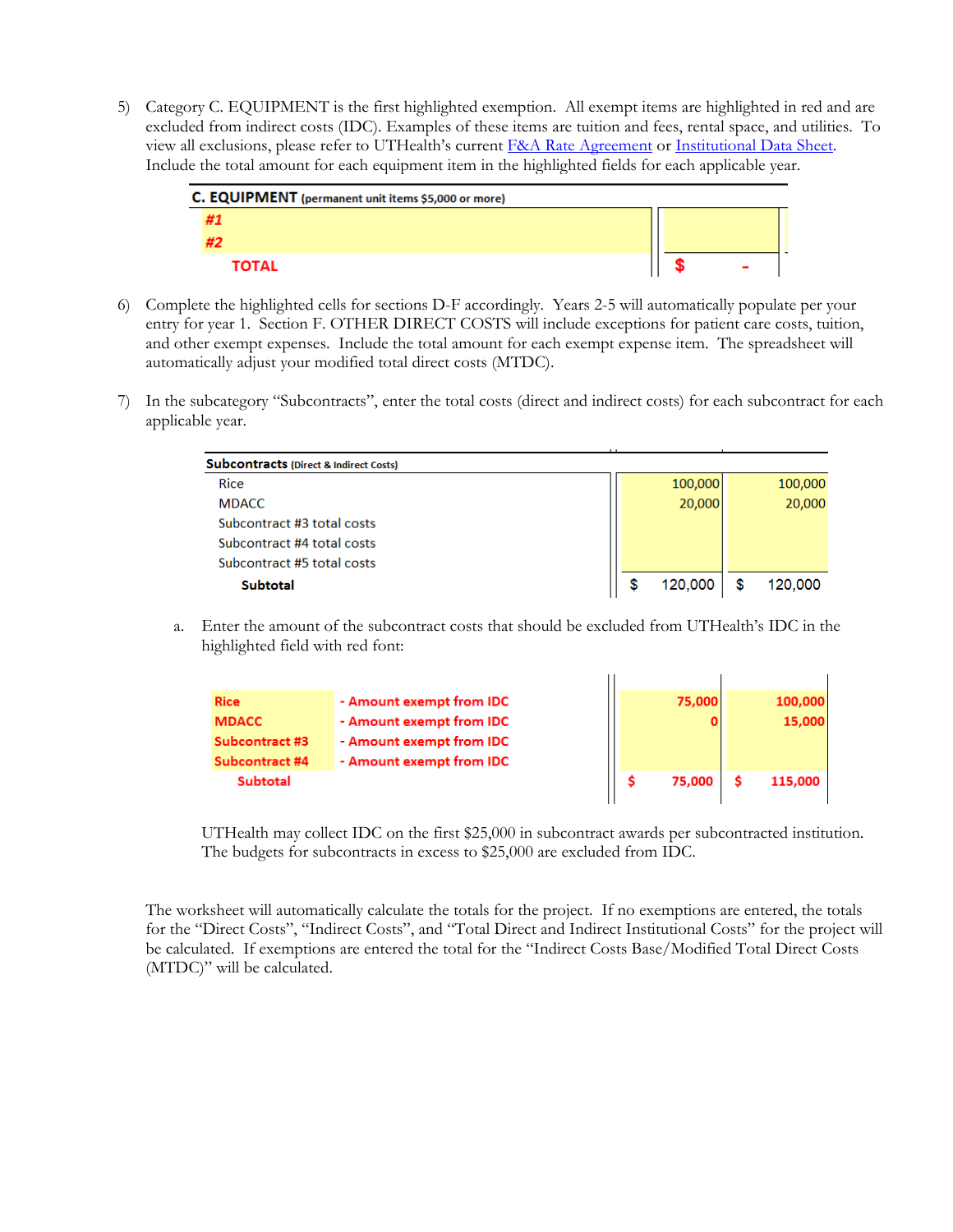# **DIRECTIONS FOR PROJECT SETUP BUDGET FORM**

## **Budget for Project Setup (Single)**

- 1) Complete the PI Name, FMS Project Number, and FMS Department ID with the appropriate information.
- 2) List all Key Personnel included in the Notice of Grant Award (NGA). If the NGA does not specifically list Key Personnel then only list the PI. Please include the agency approved effort for each of the key personnel.
- 3) Complete the budget for each applicable expense pool. Enter the IDC rate awarded in the green box next to 61015.
	- a. The rows highlighted in yellow are excluded from IDC

The first highlighted exemptions are items included in M&O. These items fall under account pool 61006 and are excluded from IDC. Examples of these items are tuition and fees, rental space, and utilities. The total amount of M&O costs (supplies, other, consultants) should be included in the line for 61006. The 61006 total **should include** the IDC exempt total. Enter total exempt from IDC in the **exempt (a)** box. This amount will be excluded from the **Modified Total Direct Cost (MTDC)**. Outline each item excluded from IDC in #3 under the Directions. If you need additional space please include the information in the Additional comments section.

| M&O (supplies/other/consultants) 61006                                                    |  |
|-------------------------------------------------------------------------------------------|--|
| (Tuition & Fees, Utilities, Rent) $\left\lfloor \text{exempt}\left(a\right)\right\rfloor$ |  |

The next items excluded from IDC are Equipment and Patient Care costs. The budget amount in these categories should match the approved detailed budget and the NGA.

| Equipment    | 61009 | $\overline{\phantom{0}}$ |
|--------------|-------|--------------------------|
| Patient Care | 61012 | $\overline{\phantom{a}}$ |

The final line excluded from IDC is subcontract budgets in excess of the first \$25,000. We earn IDC on the first \$25,000 in subcontract awards per subcontracted institution. The budgets for subcontracts in excess to \$25,000 are excluded from IDC. Enter the subcontract total that will earn IDC in the box **earning (1)***,* and then enter the total excluded from IDC in the box **exempt (2)**. The total of the two lines will automatically show in the line for 61014. This is a protected cell, so you cannot change the total amount. List each subcontractor and total funded in #4 under Directions.

| Subcontracts Total (line 1 and 2)                | 61014       |  |
|--------------------------------------------------|-------------|--|
| (Subs earn IDC on 1st \$25,000 per institution). | earning (1) |  |
| (\$ amt of subs in excess of \$25,000)           | exempt (2)  |  |

The lines for **Total DC, MTDC, IDC (61015)**, and **Total Award** are all protected cells. The cells are pre-loaded with formulas that will calculate each field according to the information provided in the previous lines.

**Total DC:** Total direct cost is a sum of the above outline cells.

**MTDC:** Modified total direct cost shows the total direct cost that will earn IDC. The items excluded are the boxes highlighted in yellow.

**IDC 61015:** This field will automatically calculate IDC by taking the percent entered in the green box and multiplying it by the MTDC.

**Total Award:** The sum of Total DC and IDC (61015).

4) The total award amount should match the total shown in the NGA.